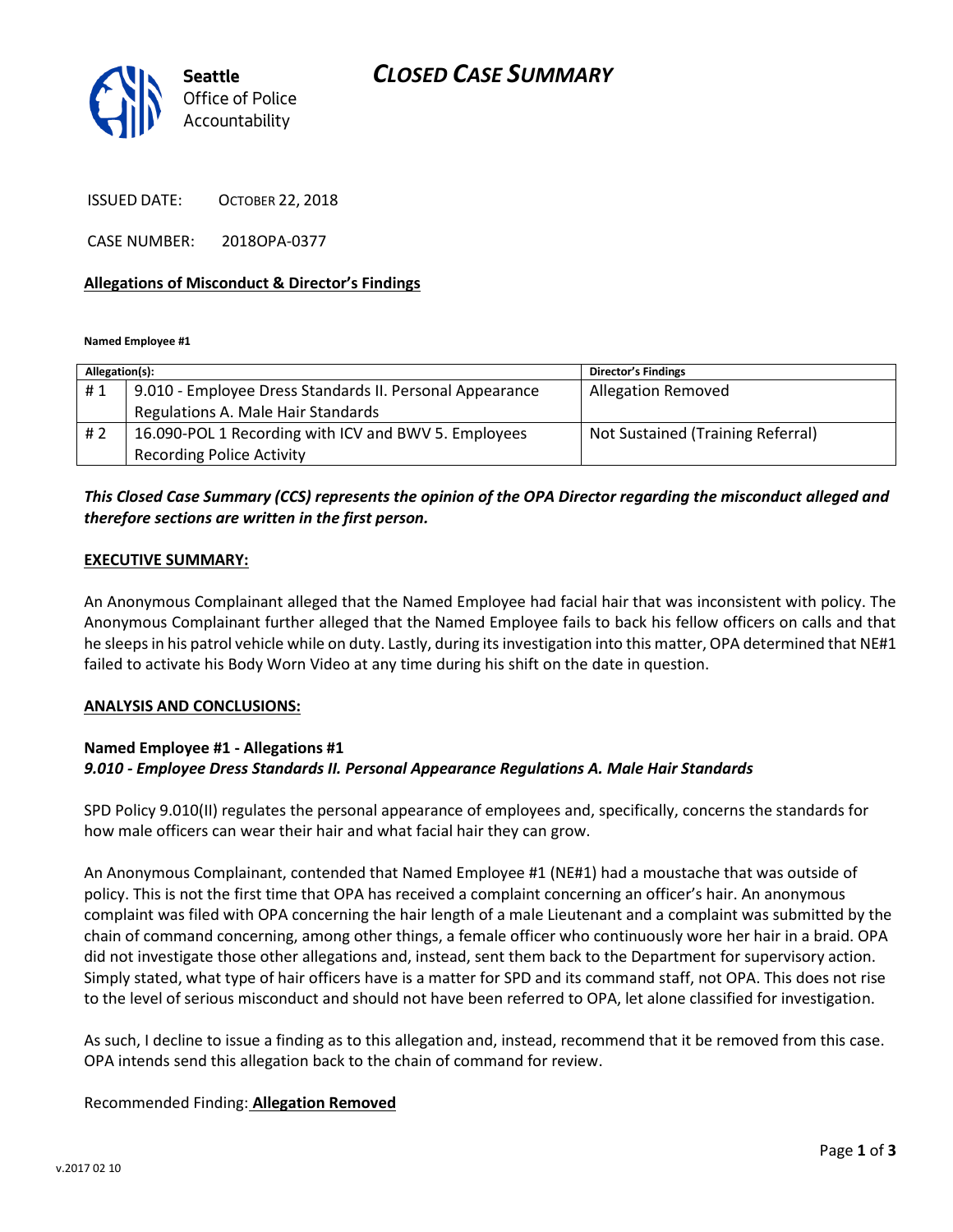

**Seattle** *Office of Police Accountability*

OPA CASE NUMBER: 2018OPA-0377

## **Named Employee #1 - Allegation #2** *16.090-POL 1 Recording with ICV and BWV 5. Employees Recording Police Activity*

While the complaint appeared to allege that NE#1's purported unprofessional behavior was a continued course of conduct, it provided April 22, 2018 as the date of incident. As such, OPA reviewed NE#1's activity for that date, including the Department video that he recorded. OPA discovered that, while NE#1 was equipped with Body Worn Video (BWV) on that date, he did not activate it once during his shift. OPA further determined that there were several occasions during which NE#1 should have activated his BWV per Department policy.

At his OPA interview, NE#1 stated that he was confused concerning his obligation to record. He explained that he interpreted the training as requiring him to activate his BWV only when he was taking law enforcement action and that, on this date, he did not take any such action. He did, however, properly activate his ICV. He stated that he now understands that he should have activated his BWV and has done so when appropriate since this incident.

The Department policy that governed recording BWV at the time of the incident is the same as the current policy. Moreover, the training is unchanged. Both are clear that BWV needs to be activated in a host of situations, which are more fully defined in SPD Policy 16.090-POL-1(5)(b). When NE#1 did not activate his BWV on the date in question, he violated policy. However, I recommend that he receive a Training Referral rather than a Sustained finding for two main reasons.

First, at the time he failed to record, NE#1 was operating within the one-year grace period OPA put in place for BWV. Under that grace period, OPA decided to not recommend any Sustained findings for violations of this policy. The purpose of the grace period is to allow officers to learn this new technology and make the mistakes that come with that without worrying about being disciplined. Second, NE#1 did appropriately record ICV, which convinces me that the failure to activate his BWV was a mistake rather than intentional misconduct.

• **Training Referral**: NE#1 should receive additional training concerning the requirements of SPD Policy 16.090-POL-1 and, specifically, the mandate that he record BWV when appropriate. NE#1 should be counseled concerning his failure to do so here and should be reminded of the importance of complying with this policy. Lastly, NE#1 chain of command should ensure that he abides by this policy moving forward. This retraining and associated counseling should be documented and this documentation should be maintained in an appropriate database.

# Recommended Finding: **Not Sustained (Training Referral)**

## **Named Employee #1 - Allegation #3** *5.001 - Standards and Duties 10. Employees Shall Strive to be Professional*

The Anonymous Complainant contended that NE#1 regularly fails to back his fellow officers on calls and that he often sleeps in his car. Given that the Complainant was anonymous, OPA was unable to interview the Complainant to learn more about this allegation, including dates and times that this conduct purportedly occurred.

As part of its investigation, OPA interviewed NE#1. NE#1 stated that he always backs his fellow officers. He further denied sleeping in his patrol vehicle.